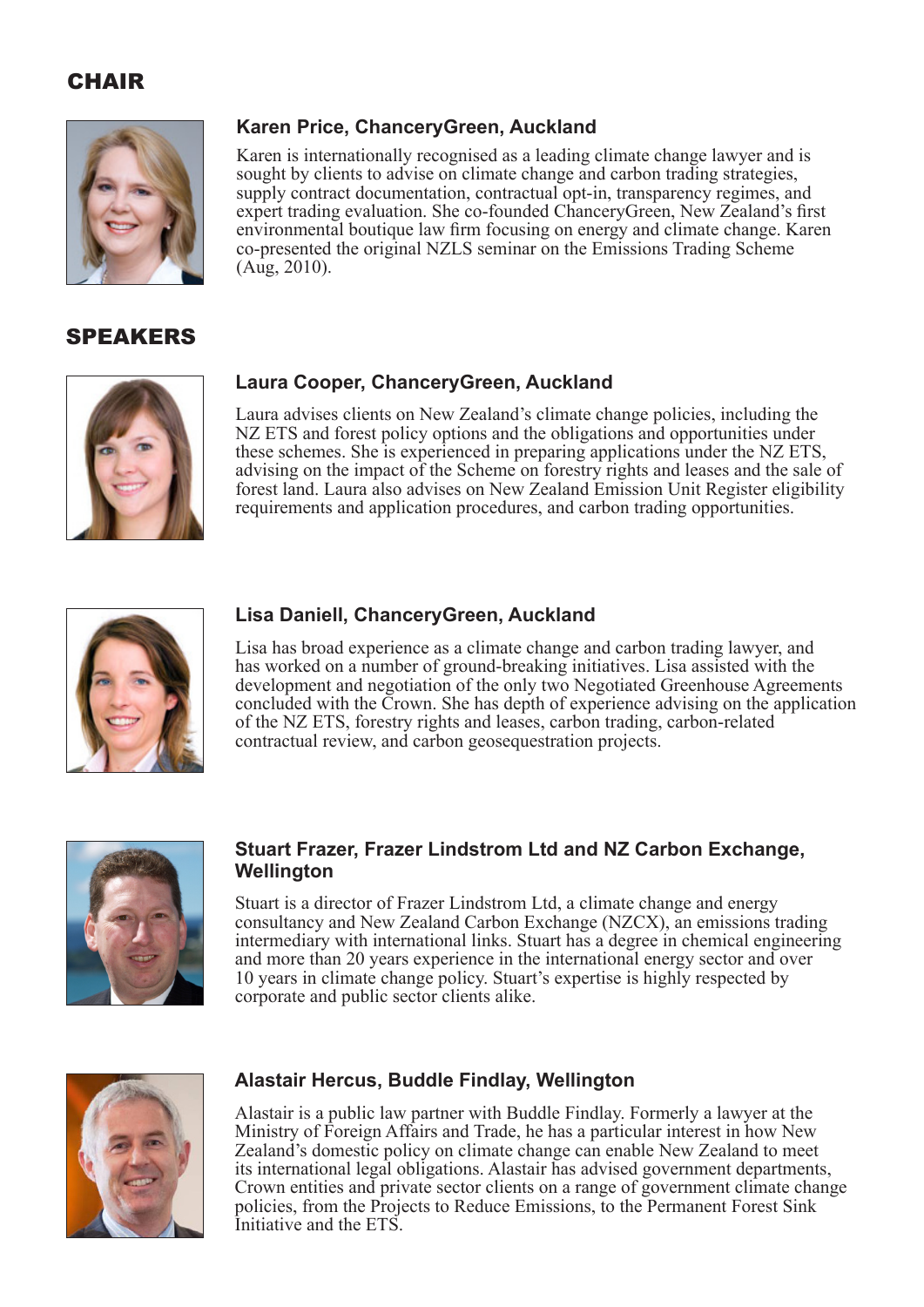### SPEAKERS



#### **Mark Higgins, IRD, Wellington**

Mark has become involved in the tax treatment of emissions unit transactions through his work in the Crown Assurance sector of Inland Revenue. He is a chartered accountant, performing assurance and investigative work for the last five years at Inland Revenue's Wellington office.



#### **Brent Lewers, IRD, Wellington**

Brent has been closely involved in the development of the tax treatment of transactions in emissions units since the beginning of 2008. He is a senior policy analyst in Inland Revenue's Policy Advice division. Brent has spent most of his career in private practice and is admitted in New Zealand, England and Wales.



#### **Kate Redgewell, Bell Gully, Wellington**

Kate is one of Bell Gully's climate change experts, and has been ranked in *Chambers Global* directory in both 2009 and 2010 as one of the world's foremost climate change lawyers. She has advised on the development of a legal framework for trading in greenhouse gas emissions and on commercial aspects of the policy underlying the NZ ETS. Kate also advises businesses both domestically and internationally on carbon trading, and on all aspects of carbon issues.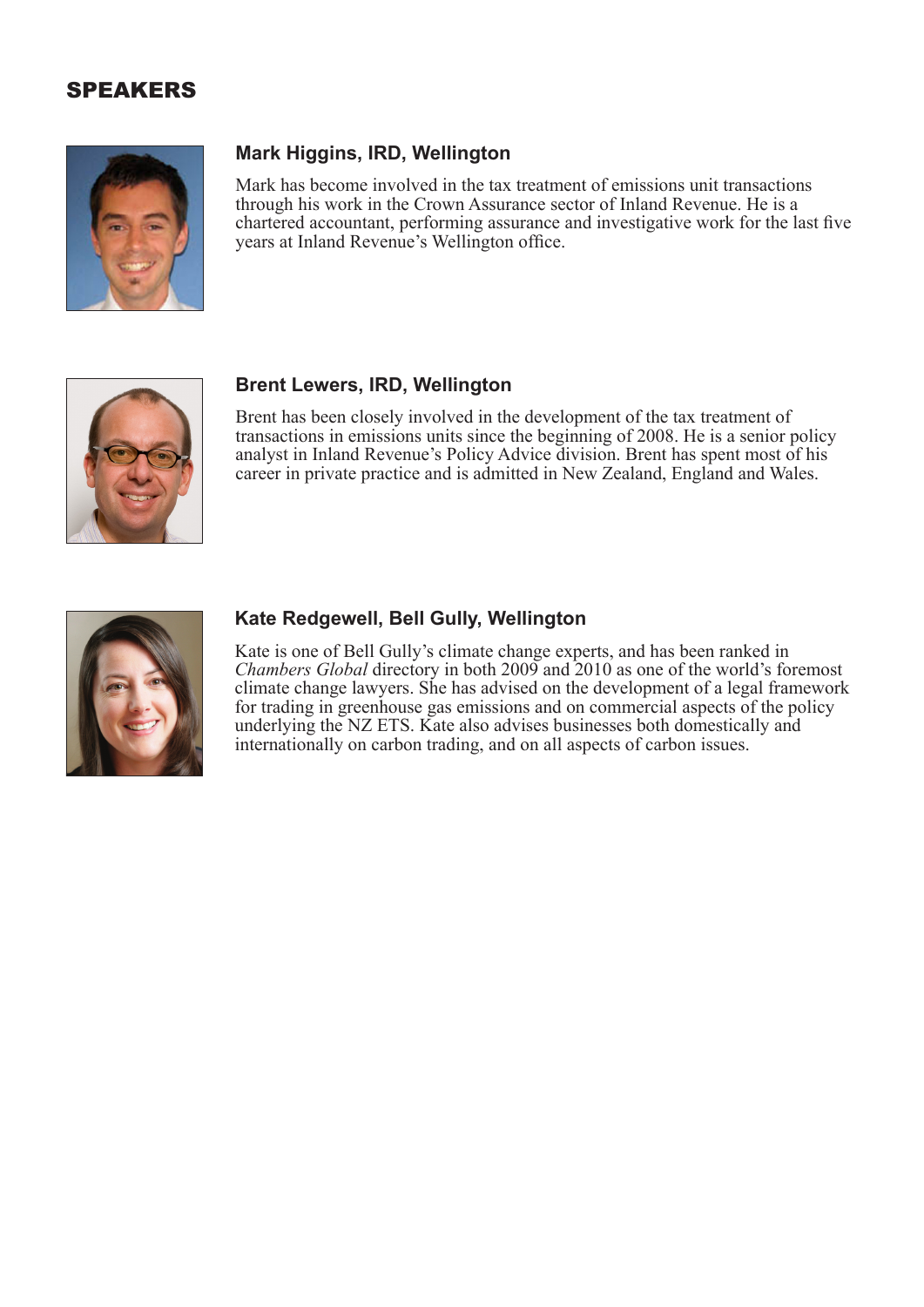# **CONTENTS**

## In session order

| <b>Alastair Hercus</b>                                                  |  |
|-------------------------------------------------------------------------|--|
|                                                                         |  |
|                                                                         |  |
| Laura Cooper and Lisa Daniell                                           |  |
| (Appendix 1)                                                            |  |
|                                                                         |  |
| Contractual matters - what to look out for when trading emissions units |  |
| Kate Redgewell                                                          |  |
|                                                                         |  |
|                                                                         |  |
| <b>Brent Lewers and Mark Higgins</b>                                    |  |